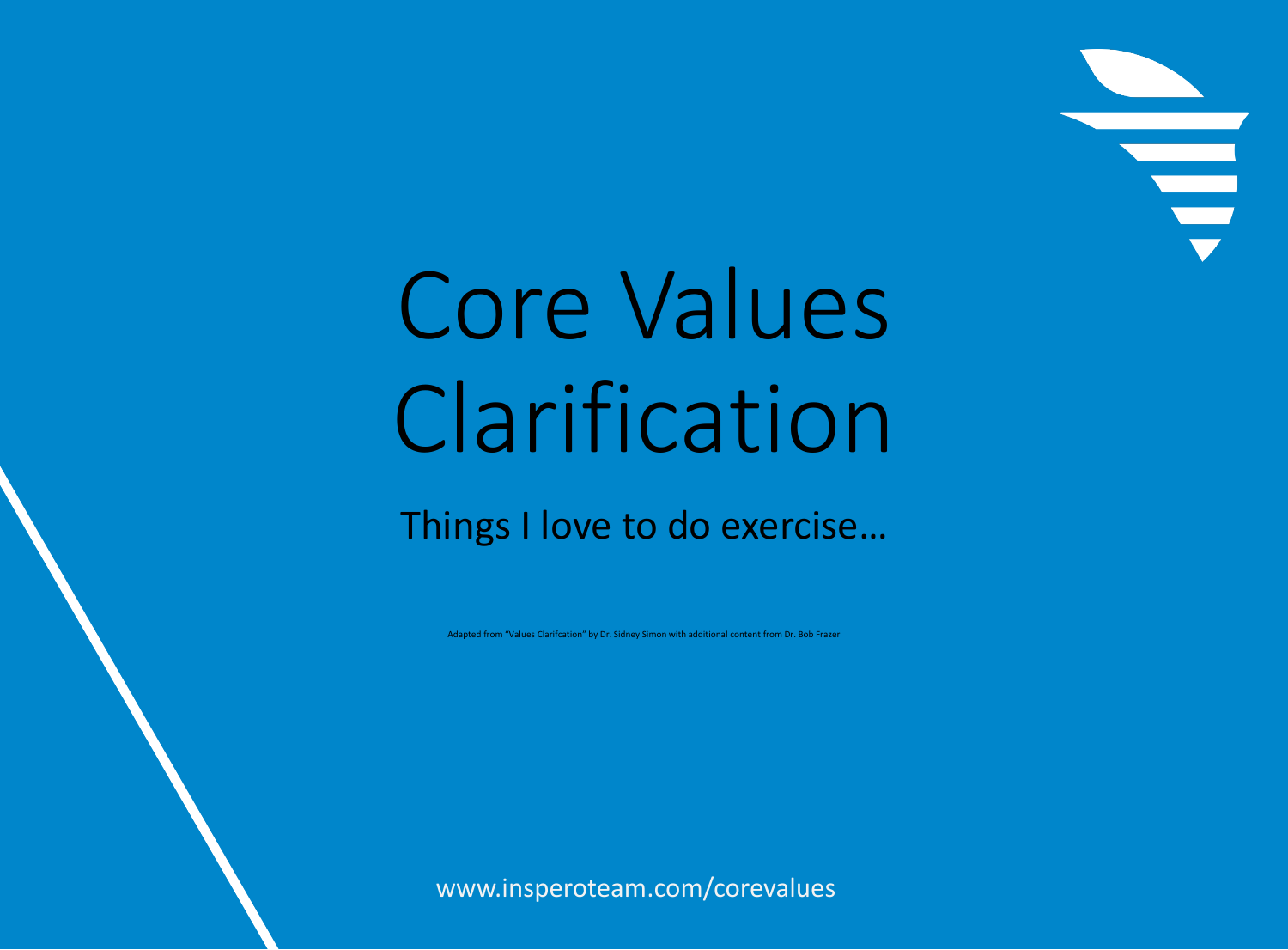|    | Things I love to do: | Rank your Top 5 |                                                                      |
|----|----------------------|-----------------|----------------------------------------------------------------------|
|    |                      |                 | $\begin{array}{c} \begin{array}{c} \text{d} \end{array} \end{array}$ |
|    |                      |                 |                                                                      |
|    |                      |                 |                                                                      |
|    |                      |                 | Think about the things you                                           |
|    |                      |                 |                                                                      |
|    |                      |                 | love to do. List at least 10 or                                      |
|    |                      |                 | up to 20 of the things you                                           |
|    |                      |                 | most love to do.                                                     |
| 9  |                      |                 |                                                                      |
| 10 |                      |                 |                                                                      |
| 11 |                      |                 | After listing, rank your top 5.                                      |
| 12 |                      |                 |                                                                      |
| 13 |                      |                 |                                                                      |
| 14 |                      |                 | Transcribe your answers onto                                         |
| 15 |                      |                 |                                                                      |
| 16 |                      |                 | page 4 once finished.                                                |
| 17 |                      |                 |                                                                      |
| 18 |                      |                 |                                                                      |
| 19 |                      |                 |                                                                      |
| 20 |                      |                 | Diag                                                                 |

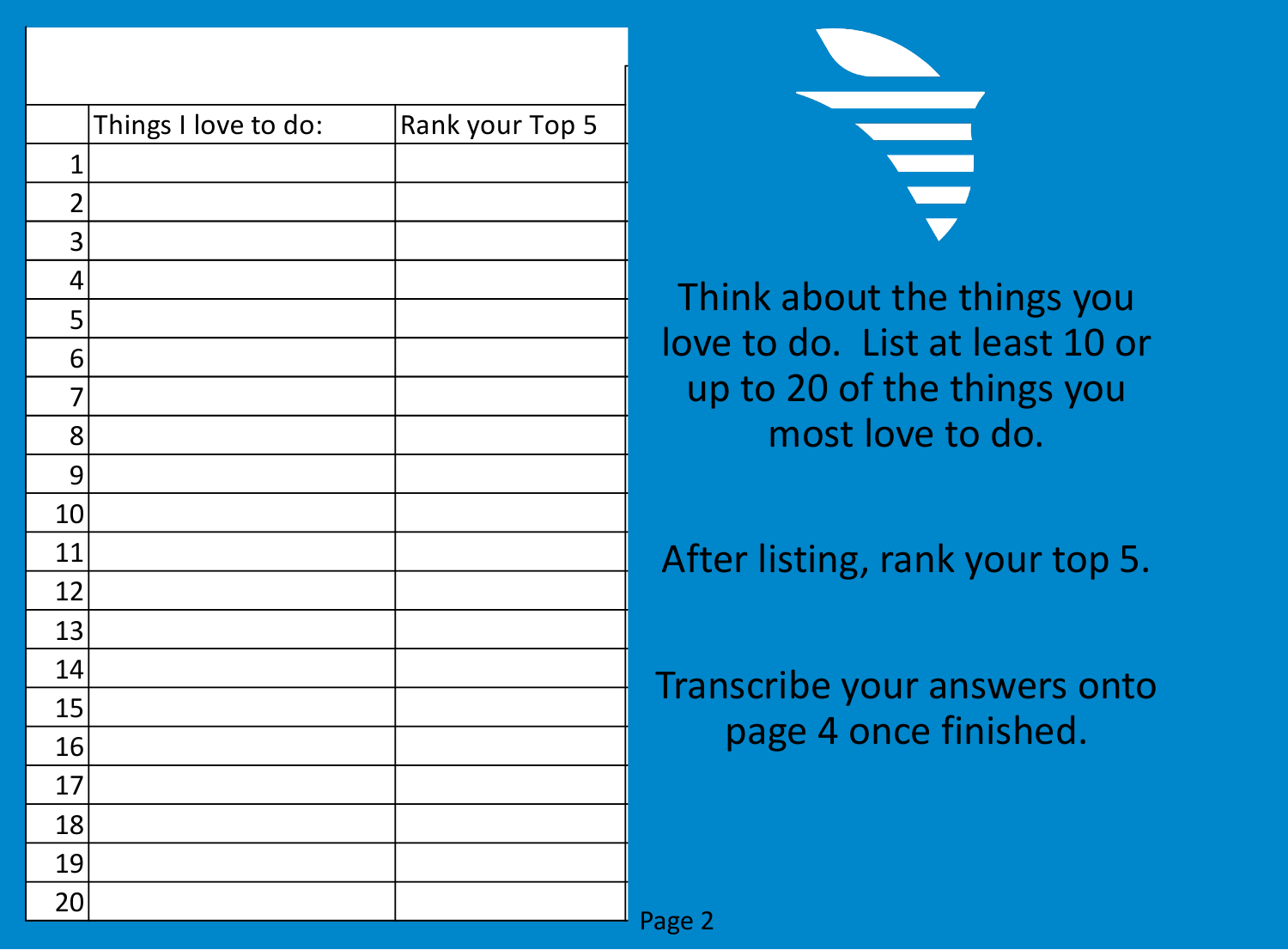## Instructions

After you have transcribed your answers from page 2 onto page 4 continue with the following:

If you did the activity in the last 24 hours put a Y in the appropriate column.

If you did the activity in the last week put a W.

If you did the activity in the last month put an M.

If planning is required to do the activity put a PL

If the athing is seasonal but an S.

If the activity requires physical and/or mental energy put an E.

If you prefer to do the activity alone put an A, wither others put a P or either put an A-P

If the item was not on your list 5 years ago put an N5.

If it requires money put \$.

Now, re-rank your list based on which 5 activities have the most boxes filled.

How do the two lists compare?

Why are the lists different and how can you bring them together?

Finally, what core value can you attach to each of your top 5 items?

Page 3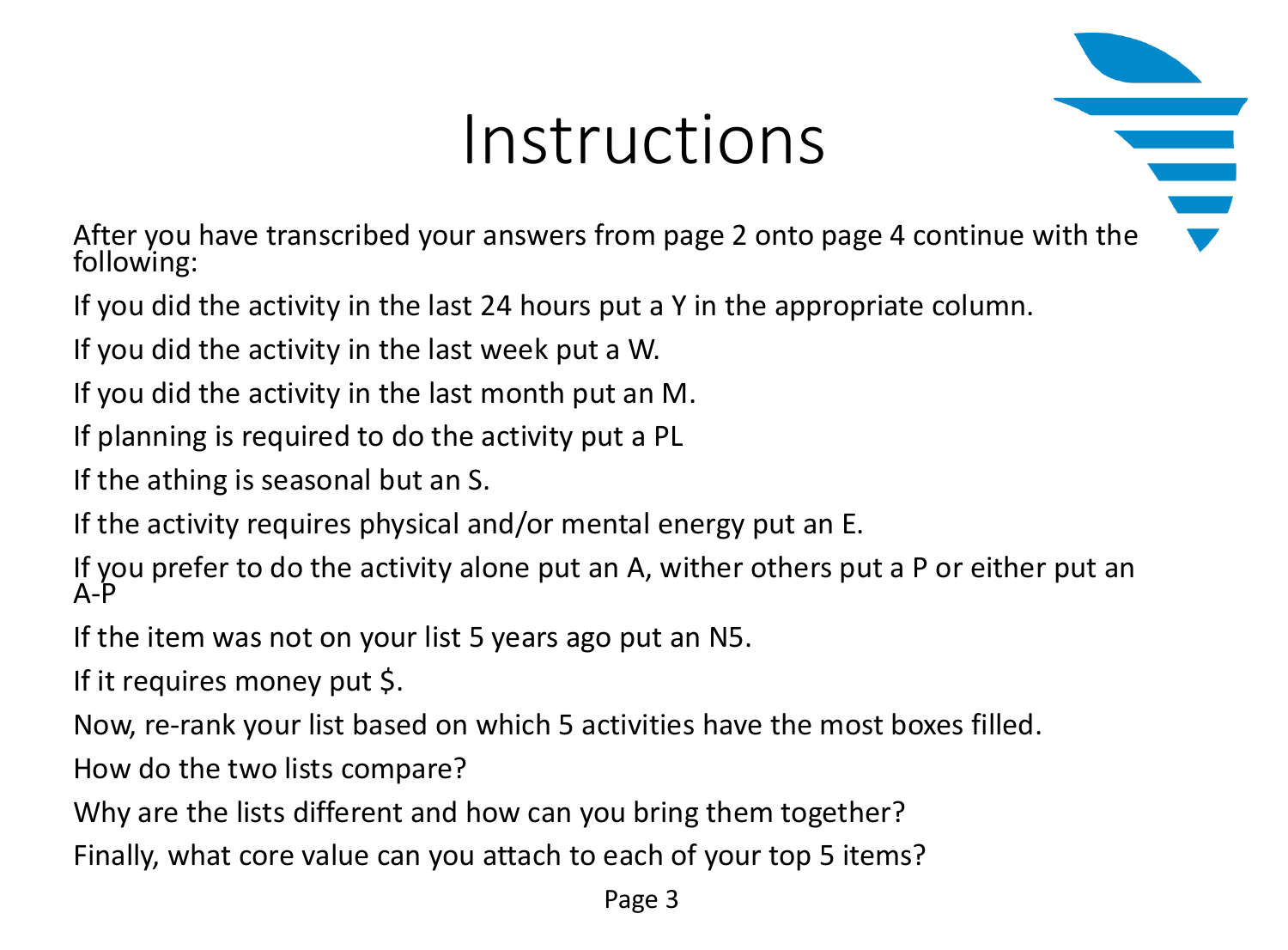|                  |                      |                 |          |                           |          |          | Alone (A)                                                                                                                      |          |  |
|------------------|----------------------|-----------------|----------|---------------------------|----------|----------|--------------------------------------------------------------------------------------------------------------------------------|----------|--|
|                  |                      |                 | The last | The last $\vert$ The last | Planning | Requires | Other People (P) Not on list                                                                                                   | Requires |  |
|                  | Things I love to do: | Rank your Top 5 |          |                           |          |          | 24 hours (Y) week (W) Month (M) Required (PL) Seasonal (S) Energy (E) Either/or (A-P)  5 yrs ago (N5) Money (\$) Re-Rank Top 5 |          |  |
|                  |                      |                 |          |                           |          |          |                                                                                                                                |          |  |
|                  |                      |                 |          |                           |          |          |                                                                                                                                |          |  |
|                  |                      |                 |          |                           |          |          |                                                                                                                                |          |  |
|                  |                      |                 |          |                           |          |          |                                                                                                                                |          |  |
| 5                |                      |                 |          |                           |          |          |                                                                                                                                |          |  |
| 6 <sup>1</sup>   |                      |                 |          |                           |          |          |                                                                                                                                |          |  |
|                  |                      |                 |          |                           |          |          |                                                                                                                                |          |  |
| 8                |                      |                 |          |                           |          |          |                                                                                                                                |          |  |
| $\boldsymbol{9}$ |                      |                 |          |                           |          |          |                                                                                                                                |          |  |
| 10               |                      |                 |          |                           |          |          |                                                                                                                                |          |  |
| 11               |                      |                 |          |                           |          |          |                                                                                                                                |          |  |
| 12               |                      |                 |          |                           |          |          |                                                                                                                                |          |  |
| 13               |                      |                 |          |                           |          |          |                                                                                                                                |          |  |
| 14               |                      |                 |          |                           |          |          |                                                                                                                                |          |  |
| 15               |                      |                 |          |                           |          |          |                                                                                                                                |          |  |
| 16               |                      |                 |          |                           |          |          |                                                                                                                                |          |  |
| $17$             |                      |                 |          |                           |          |          |                                                                                                                                |          |  |
| 18               |                      |                 |          |                           |          |          |                                                                                                                                |          |  |
| 19               |                      |                 |          |                           |          |          |                                                                                                                                |          |  |
| 20               |                      |                 |          |                           |          |          |                                                                                                                                |          |  |